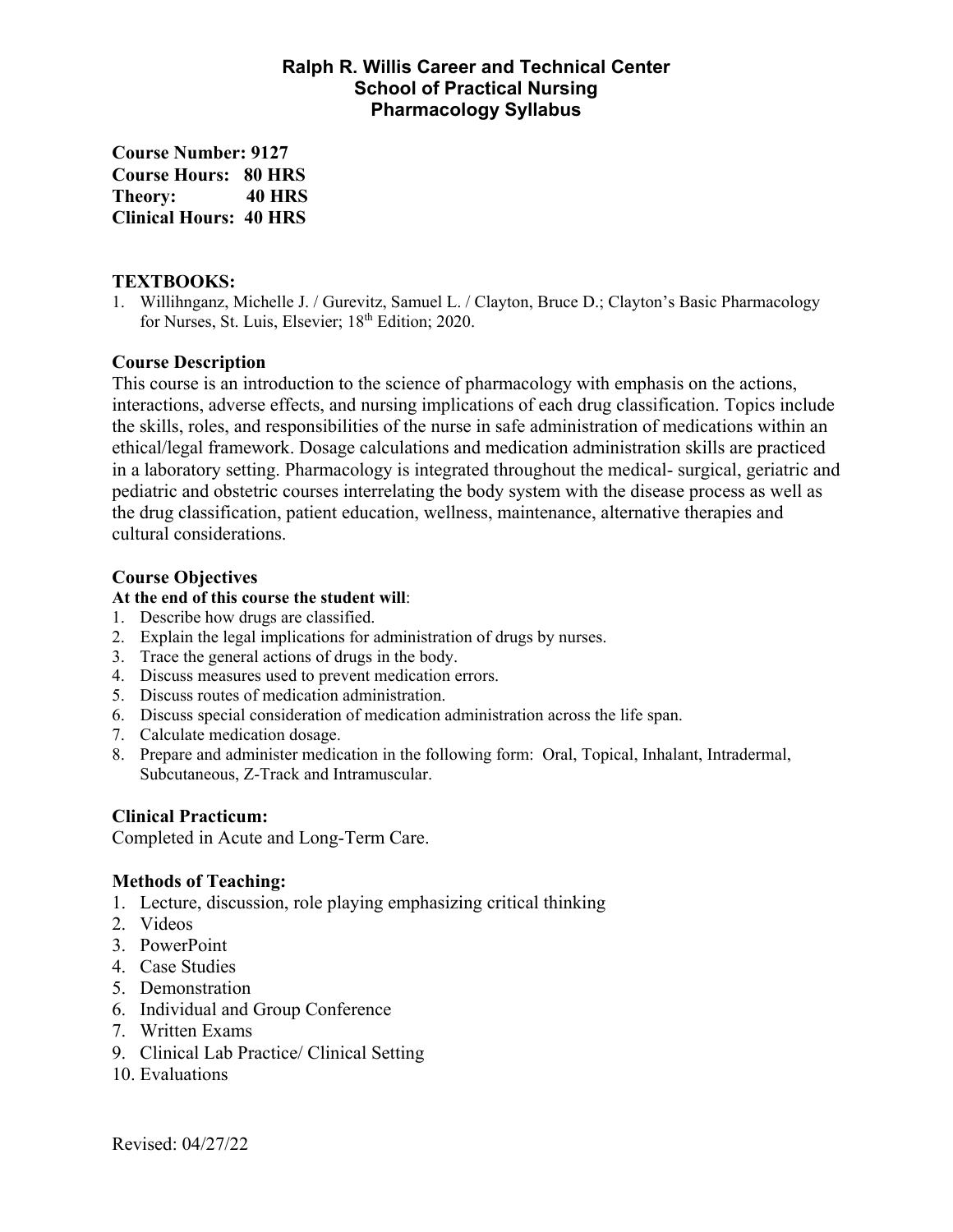# **Ralph R. Willis Career and Technical Center School of Practical Nursing Pharmacology Syllabus**

## **Student Responsibilities:**

- 1. Read assigned chapter.
- 2. Refer to and follow student monthly calendar for exam dates.
- 3. Attend lectures and demonstrations.
- 3. Complete activities as assigned.
- 5. Participate in class/lab activities.
- 6. Discuss critical thinking activities associated with the lesson.
- 7. Refer and follow the policies as outlined and discussed in the Student Handbook.
- 8. Pass exams with a grade of 80% or higher.

#### **Methods of Evaluation**

- 1. The following letter grade system is utilized for theory:
	- A 93 100
	- B 86 92
	- $C \t 80 85$
	- $F = 79 0$
- 2. The following grading calculation is utilized for theory:
	- Exams 60% Quizzes 10% Final 30%
- 3. Evaluation Tools:
	- a. Oral Presentations
	- b. Written Exams
	- c. Laboratory Skills
	- d. Homework Assignments
	- e. Computer Exams
	- f. Clinical Skills
- 4. Make-up Exam:

A student who misses an exam must be prepared to take the exam immediately upon return or as designated by the instructor. Students will automatically have 5% deducted.

5. Quizzes:

Students who are absent during a quiz will receive a Zero. Quizzes are NOT made up.

- 6. See student monthly calendar for schedule of exam dates.
- 7. See Student Handbook for clinical grading guidelines.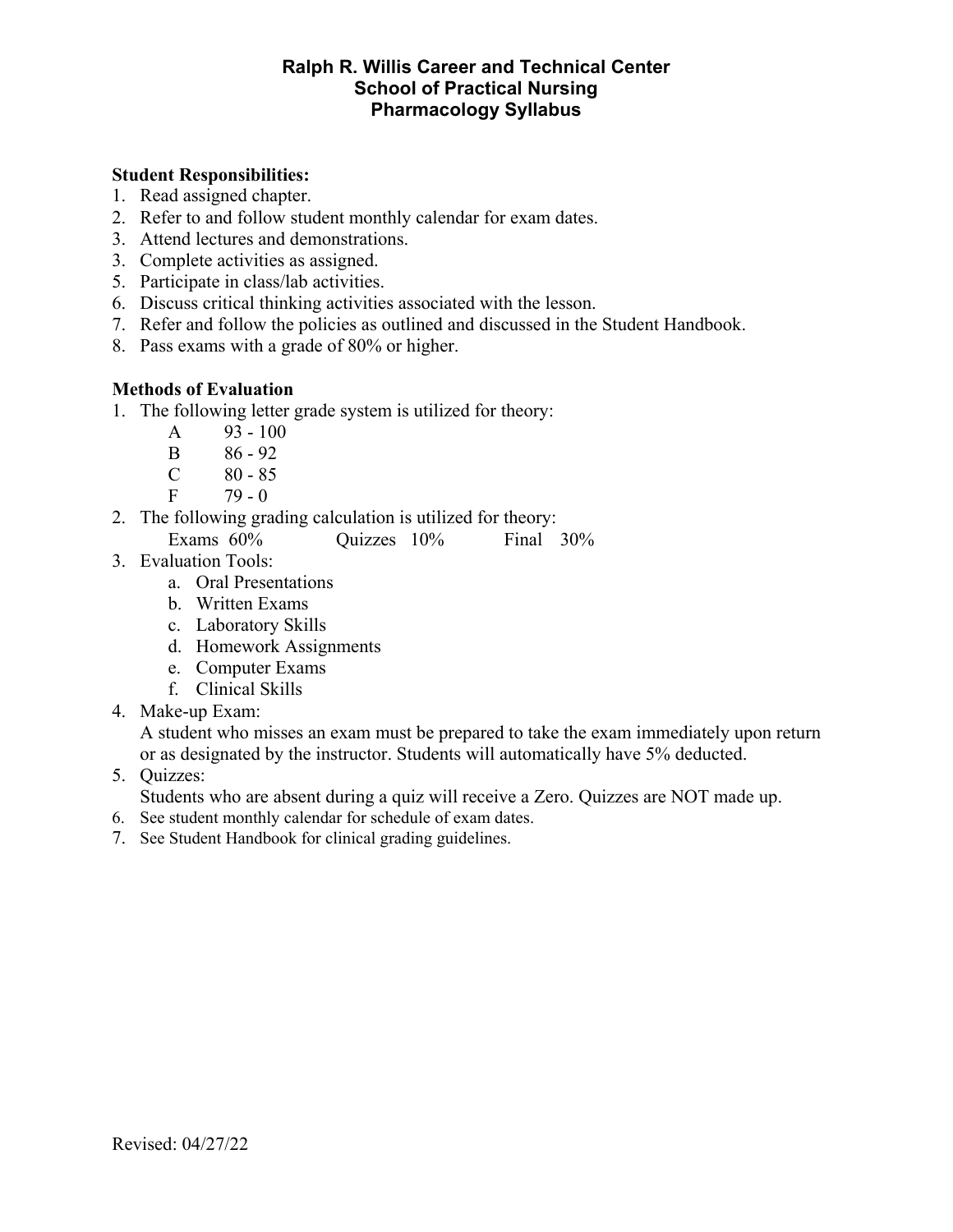# **October 2022**

| Sunday         | Monday                                                  | Tuesday                                                                                                                        | Wednesday                                                                           | Thursday                                                                                                                  | Friday                                   | Saturday                                                                                                    |
|----------------|---------------------------------------------------------|--------------------------------------------------------------------------------------------------------------------------------|-------------------------------------------------------------------------------------|---------------------------------------------------------------------------------------------------------------------------|------------------------------------------|-------------------------------------------------------------------------------------------------------------|
|                |                                                         |                                                                                                                                |                                                                                     |                                                                                                                           |                                          | $\mathbf{1}$                                                                                                |
| $\overline{2}$ | 3<br>Funds Clinical<br>6.5HRS                           | 4<br>PVR CH 11Test<br>.5HRS<br>Funds CH 37<br>Test 1HR<br>Funds CH 37<br>Lab<br>2HRS<br>PVR CH <sub>12</sub><br>2HRS           | 5<br>Funds Clinical<br>6.5HRS                                                       | 6<br>PVR CH <sub>12</sub><br>Test .5HRS<br>Funds CH 38<br>2HRS<br>Funds CH 38<br>Lab 2HRS<br>PVR CH <sub>13</sub><br>2HRS | $\overline{7}$<br>Funds Clinical<br>6HRS | 8<br><b>SS-5HRS</b><br>Funds - 7HRS<br>$FC-19HRS$<br>Total - 31HRS                                          |
| 9              | 10<br>Funds Clinical<br>6.5HRS                          | 11<br>Funds CH 38<br>1HR<br>Test<br>PVR CH <sub>13</sub><br>.5HRS<br>Test<br>Funds CH 39<br>2HRS<br>Funds CH 39<br>Lab<br>2HRS | 12<br>Funds Clinical<br>6HRS                                                        | 13<br>Funds CH 39<br>Test 1HR<br><b>PVR Culture</b><br>Project 5HRS                                                       | 14<br>Funds Clinical<br>6HRS             | 15<br>$SS - 5.5HRS$<br>Funds – 6HRS<br>$FC-18HRS$<br>Total - 31HRs                                          |
| 16             | 17<br>ATI<br>6HRS                                       | 18<br>Funds Final<br>2HRS<br><b>Class Meeting</b><br>2HRS                                                                      | 19<br>Nutrition CH 26<br>2HRS<br>Nutrition CH 27<br>2HRS<br>Nutr. CH 27<br>Lab 2HRS | 20<br><b>PVR</b> Final<br>2HRS<br><b>Class Meeting</b><br>2HRS                                                            | 21<br>Nutrition<br>Clinical<br>5HRS      | 22<br>$SS - 8HRS$<br>Funds-2HRs<br>Nutrition-<br>6HRS<br>$NC - 5HRS$<br>$SD - 4HRs$<br><b>Total - 25HRs</b> |
| 23             | 24<br>Nutrition<br>Clinical<br>5HRS                     | 25<br>Nutr. CH 26<br>Test 1HR<br>Nutr. CH 27<br>Test 1HR<br>Nutrition CH 46<br>2HRS<br>Nutrition CH 47<br>2HRS                 | 26<br>Nutrition<br>Clinical<br>5HRS                                                 | 27<br>Nutr. CH 46<br>Test 1HR<br>Nutr. CH 47<br>Test 1HR<br>Pharm CH 1-4<br>4HRS                                          | 28<br>Nutrition<br>Clinical<br>5HRS      | 29<br>Nutrition-<br>8HRs<br>$NC-15HRS$<br>$Pharm - 4HRs$<br>Total - 27HRS                                   |
| 30             | 31<br>Professional<br>Learning<br>No School<br>Students |                                                                                                                                |                                                                                     |                                                                                                                           |                                          |                                                                                                             |